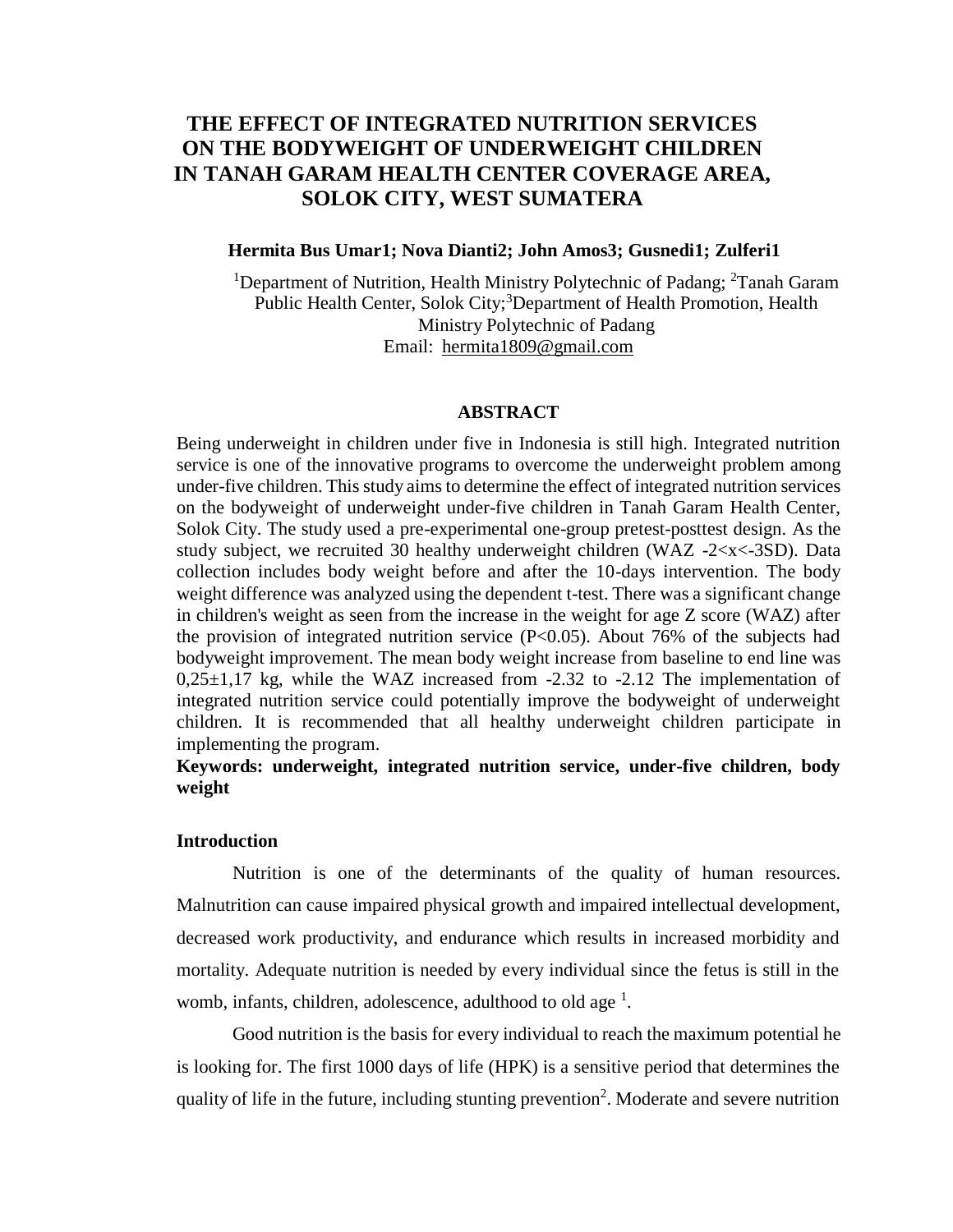is a nutritional status based on the bodyweight index for age The Basic Health Research (Riskesdas) in 2018 states that the percentage of severely underweight in children aged 0- 23 months in Indonesia is 3.8%, while the percentage of underweight is 11.4%. The problem of malnutrition and under-five children in Indonesia is also indicated by the high prevalence of stunted children under five (stunting <-2 SD). The trend of the percentage of children aged 0-59 months being severely stunted and stunted in Indonesia from 2014 to 2018 tends to not experience significant changes, wherein in 2014 the percentage was 28.9%, while in 2018 the percentage was 29.6%  $3$ .

Based on the results of the 2018 Riskesdas, the prevalence of the nutritional status of children under five in Solok City with indicators of W/A for severely underweight and underweight is 15.8%, the indicator for W/H is severely wasted and wasted is 7,4%, the indicator for H/A is severely stunted and stunted that is equal to 39.6%. Based on 4 health centers in the city of Solok, out of 5,801 children under five who have weighed 725 children under five (12.5%) experienced problematic nutritional status, including Tanjung Paku Public Health Center of 1,725 which weighed 72 children under five experiencing nutritional problems, Nan Balimo Public Health Center of 820 people under five who weighing 47 children under five experiencing nutritional problems, KTK Public Health Center from 1,399 children under five who weighed 171 people experiencing nutritional problems where the highest number of children under five with nutritional status problems was Tanah Garam Public Health Center, namely 255 children under five (35.2%) out of 1,828 children under five 3,4 .

To implement a balanced effort, each family must be able to know nutrition, prevent, and overcome nutritional problems of each family member. This is by the Regulation of the Minister of Health Number 23 of 2014 concerning Efforts to Improve Nutrition. Efforts are being made to identify, prevent, and overcome nutritional problems, namely by weighing regularly, giving only breast milk to babies from birth to 6 months of age, varying food menus, using iodized salt supplements, and giving salt supplements as recommended. health workers. Nutritional supplements provided according to the Regulation of the Minister of Health Number 51 of 2016 concerning Nutritional Supplementation Product Standards, include vitamin A capsules, blood-added tablets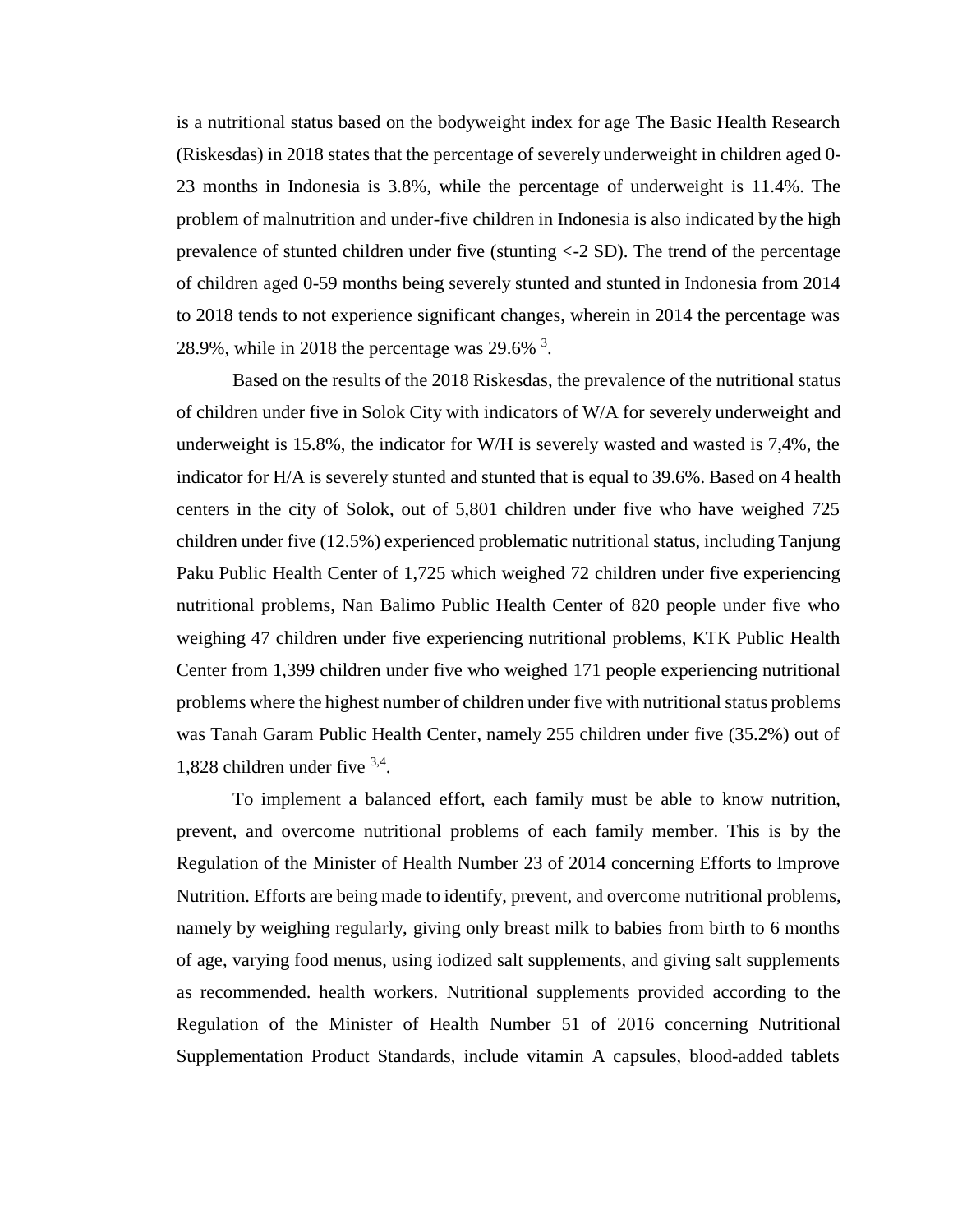(TTD), additional food for pregnant women, children under five, and school-aged children, complementary foods for breast milk, and powder multivitamins and minerals<sup>5</sup>.

One of the efforts to improve community nutrition carried out by the Solok Health Service to deal with nutritional problems is to hold an integrated nutrition service program. The integrated nutrition services is a gathering place for malnourished children under five and parents/caregivers to learn to practice positive unique behaviors that have been proven to maintain the nutritional status of children under five. This study aims to determine the effect of the implementation of integrated nutrition services s on changes in body weight of children under five in the working area of Tanah Garam Public Health Center, Solok City<sup>6</sup>.

#### **Methods**

This study uses a pre-experimental design with a one-group pretest-posttestdesign. This research was conducted by giving a pretest (initial observation) before beinggiven an intervention, after that, an intervention was given, then a posttest (final observation) was carried out. The population in this study were all children under five aged 12 months to 59 months who experienced nutritional problems based on the resultsof mass weighing with weight indicators according to age W/A in February 2021 as manyas 113 people in the working area of Tanah Garam Public Health Center, Solok City. Thesample is all children under five aged 12 months to 59 months who experience nutritionalproblems based on the results of mass weighing with weight indicators according to age W/A as many as 30 people consisting of 10 children under five per village in the workingarea of Tanah Garam Public Health Center, Solok City. The sampling technique used in this study is non-probability sampling, namely accidental sampling.

The research activity was carried out for 10 days where the children under five who were the sample were measured their weight and recorded at the beginning of the activity and the end of the activity by the same cadre. Mothers/caregivers of toddlers take turns cooking meals for toddlers at the integrated nutrition services so they can learn to practice new habits and be able to do them at home. During the preparation of menus for children, health workers provide health education to mothers/caregivers and invite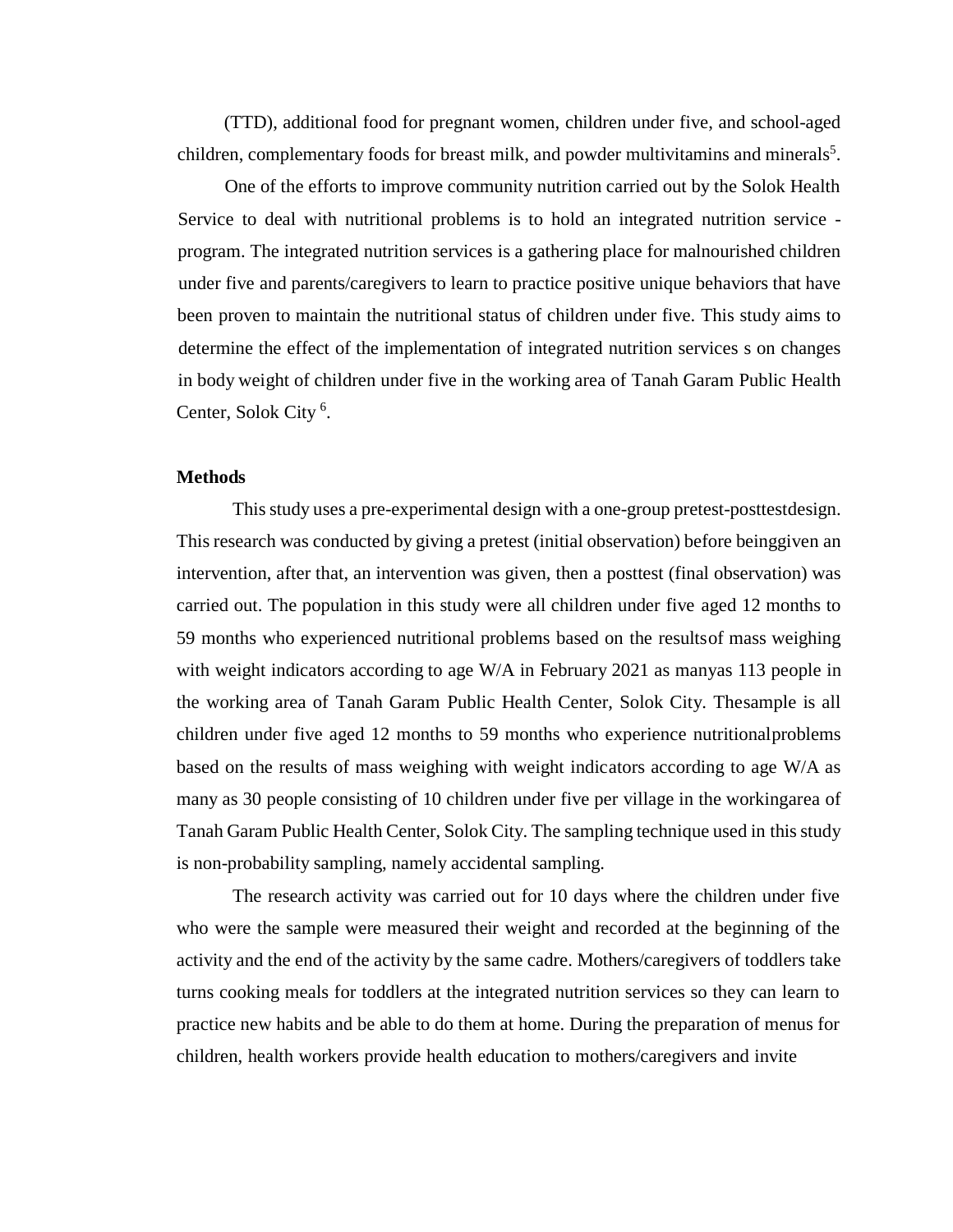children to play by providing educational game tools and practicing personal hygiene behavior.

After the food menu is ready, the cadres and mothers/caregivers practice eating together and monitoring the toddler's diet with the aim of active feeding (feeding patiently and painstakingly, looking into the child's eyes, telling stories, and persuading children) toddlers can finish their food at the integrated nutrition services. Data were collected through observation, interviews, and documentation. Primary data was taken using observation sheets to respondents which were carried out by researchers directly assisted by integrated nutrition services supervisors. Secondary data is data on the number of children under five who experience nutritional problems in the working area of Tanah Garam Public Health Center, Solok City. Univariate analysis was used to see the characteristics or description of the variables of weight change before and after integrated nutrition services and the analysis was presented in the form of mean, median, and standard deviation. Bivariate analysis was performed using a dependent t-test with a 95% confidence level ( $\alpha$  = 0.05).

# **Result and Discussion**

a sample of 30 children under five consisting of 10 people per class per village (3 classes), weighing children under five at the integrated nutrition services s carried out on day 1 and day 10. The research sample consists of 9 people boys and 21 people girls. Changes in the weight of toddlers before and after the integrated nutrition services can be seen in table 1

Table 1. Changes in the Weight of Toddlers After The Integrated nutrition services

| Weight             |    | Percentage % |  |
|--------------------|----|--------------|--|
| not gaining weight |    | 23,3         |  |
| weight gain        | 23 | 76,7         |  |
|                    | 30 | 100.0        |  |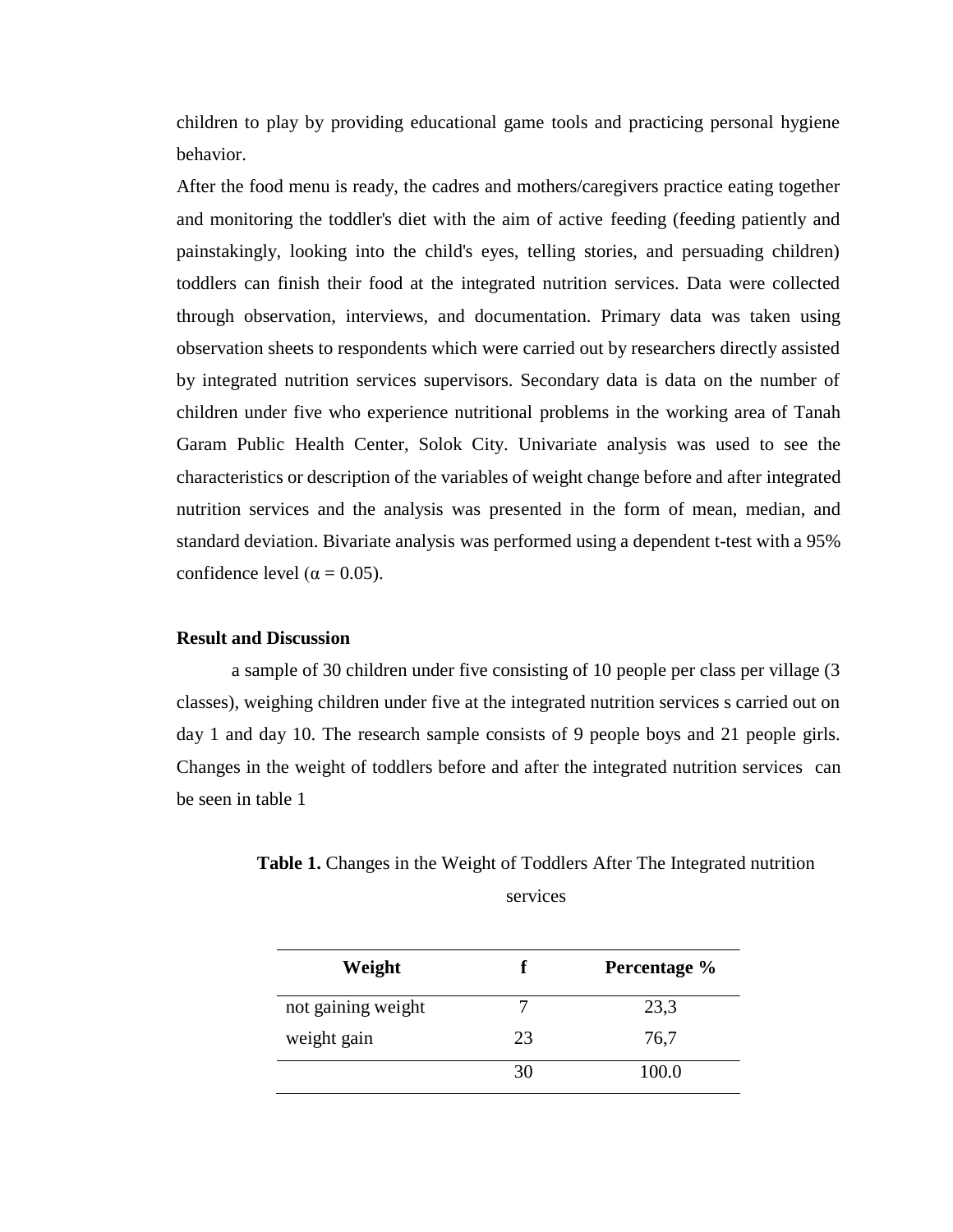Based on table 1, it can be seen that after the integrated nutrition service re carried out, 23 children under five (76.7%) experienced weight gain, after being given integrated nutrition services s for 10 days to the respondents. The lowest body weight before integrated nutrition services 7,1 was nd the highest body weight was 13,1 with the average weight before integrated nutrition services as  $10.69 \pm 1.77$  while the lowest body weight after integrated nutrition services was 7,3 and the highest body weight was 13, 4 with the average body weight after integrated nutrition services were  $10,44 \pm 1,82$ . The results showed an increase in growth status after integrated nutrition services, the mean body weight increase from baseline to end line was  $0,25\pm1,17$  kg

After the integrated nutrition services were carried out on the respondents for 10 days with different menus, it can be seen the graph of changes in the weight of 30 children under five in graph 1



**Graph 1. Weight Change Before and After Integrated nutrition services**

More than half of the children under five who were sampled were female (70%), with an age distribution of 14 months - 58 months and the order in the family as the second/third child was 21 people (70%). Weight before the implementation of integrated nutrition services by the standards of the Ministry of Health shows that all respondents have a weight that is not by age. Gender and order in the family affect the nutritional status of a child under five. According to the model developed by Johnson in the "Conceptual framework of causes of malnutrition and death" based on an ecological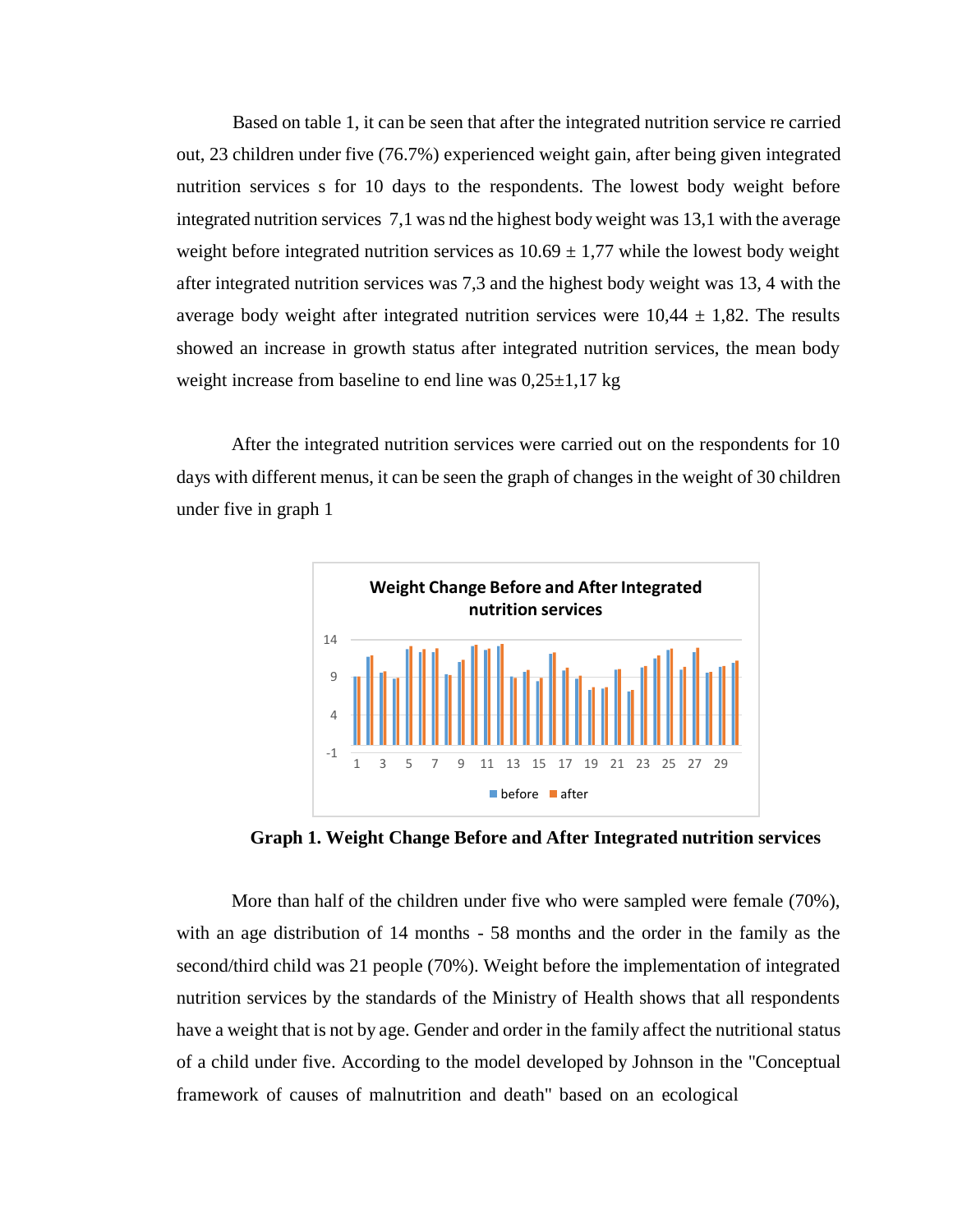approach that many things affect the emergence of nutritional problems in children under five, one of which is rooted in culture. According to certain cultures, boys should get more food than girls, and boys have priority to get food  $9$ .

The implementation of integrated nutrition services is very appropriate to do to increase the weight of toddlers because it maximizes the resources, skills, and strategies available to the community through broad participation and learning, and working together. Some of the behaviors of families with toddlers that can be improved through the implementation of integrated nutrition services s are: Feeding habits include breastfeeding, active feeding, feeding during illness and healing as well as dealing with children who have a low appetite.

Salam et al.'s 2015 study entitled the effect of positive deviance-based nutrition classes on increasing knowledge, attitudes and behavior of mothers under the red line (BGM) in Mantang Village, Batukliang District, Central Lombok Regency, NTB Province stated that positive deviance-based nutrition classes could increase knowledge, attitudes, and behavior and the behavior of mothers under five with malnutrition. After participating in nutrition class activities, mothers of toddlers can provide nutritious food using affordable local food ingredients. The activities of the toddler nutrition classinclude discussions, health counseling, and cooking demonstrations together which aim to increase knowledge and train mothers in feeding toddlers<sup>7</sup>.

After the integrated nutrition services were carried out on the respondents for 10 days there was a change in the Z-Score value of the respondent's weight, before the integrated nutrition services the weight Z-Score value was - 2.3167, and after the integrated nutrition services there was an increase in the Z-Score value, the weight of children under five was - 2.1237, this is due to the respondent's mother providing food according to the advice of the nutritionist so that the child's weight increases within 10 days while there is no change in the Z-Score value of weight in children under five this is because the mother or caregiver does not practice feeding and hygiene of children what is good and right at home.

From the dependent t-test, it is known that the effect of implementing integrated nutrition services s on changes in the Z-Score of body weight of children under five in the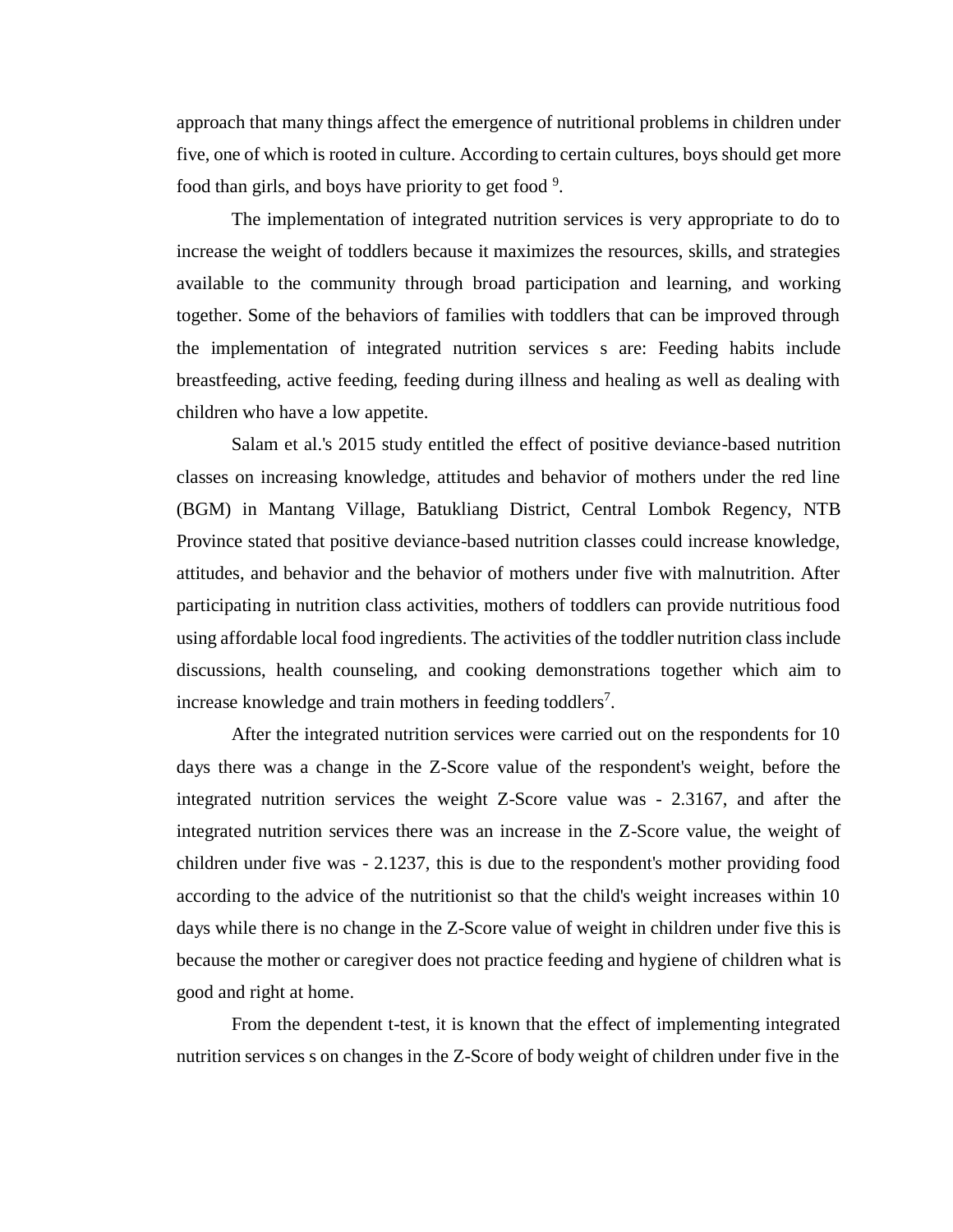working area of Tanah Garam Public Health Center Solok City on respondents can be seen in table 2

| Weight                                  | <b>Mean</b> | <b>SD</b> | <b>SE</b> | p-value |    |
|-----------------------------------------|-------------|-----------|-----------|---------|----|
| Before integrated<br>nutrition services | $-2.3167$   | 0.3662    | 0.0668    | 0,000   | 30 |
| After integrated<br>nutrition services  | $-2.1237$   | 0.3888    | 0.0710    |         |    |

**Table 2. The Effect of Integrated nutrition services Implementation on Changes in the Z-Score of Toddler Body Weight**

Based on table 2, it can be seen that the average Z-Score of body weight of children under five before the integrated nutrition services was - 2.3167, and after the integrated nutrition services there was an increase in the average Z-Score of the weight of children under five was - 2.1237. The statistical test found that there was a significant difference between growth status before and after integrated nutrition services ( $p = 0.000$ ). It can be concluded that the implementation of the integrated nutrition services affects increasing the weight of children under five accompanied by an increase in the z score.

The results of the study are in line with the research of Salam et al, 2015. Another research conducted by Taufiqqurahman & Masthalina, 2012 regarding the influence of nutrition classes on knowledge, attitudes, actions, parenting patterns, and bodyweight of children under five in handling malnutrition problems shows that nutrition class programs influence increasing knowledge, parenting patterns, attitudes, and toddler weight. The success of the nutrition class program can be seen from the purpose of holding nutrition classes, namely to increase awareness, knowledge, and skills of mothers/families <sup>7,8</sup>.

The purpose of the integrated nutrition services is the recovery of malnourished toddlers (increase the child's weight at least 200-400 grams or follow the normal growth line in KMS in 1-3 rounds of integrated nutrition services. implementation of integrated nutrition services is effective in improving the growth status of children under five. with the implementation of integrated nutrition services s for children under five and supervised in its implementation, it can improve the nutritional status of children under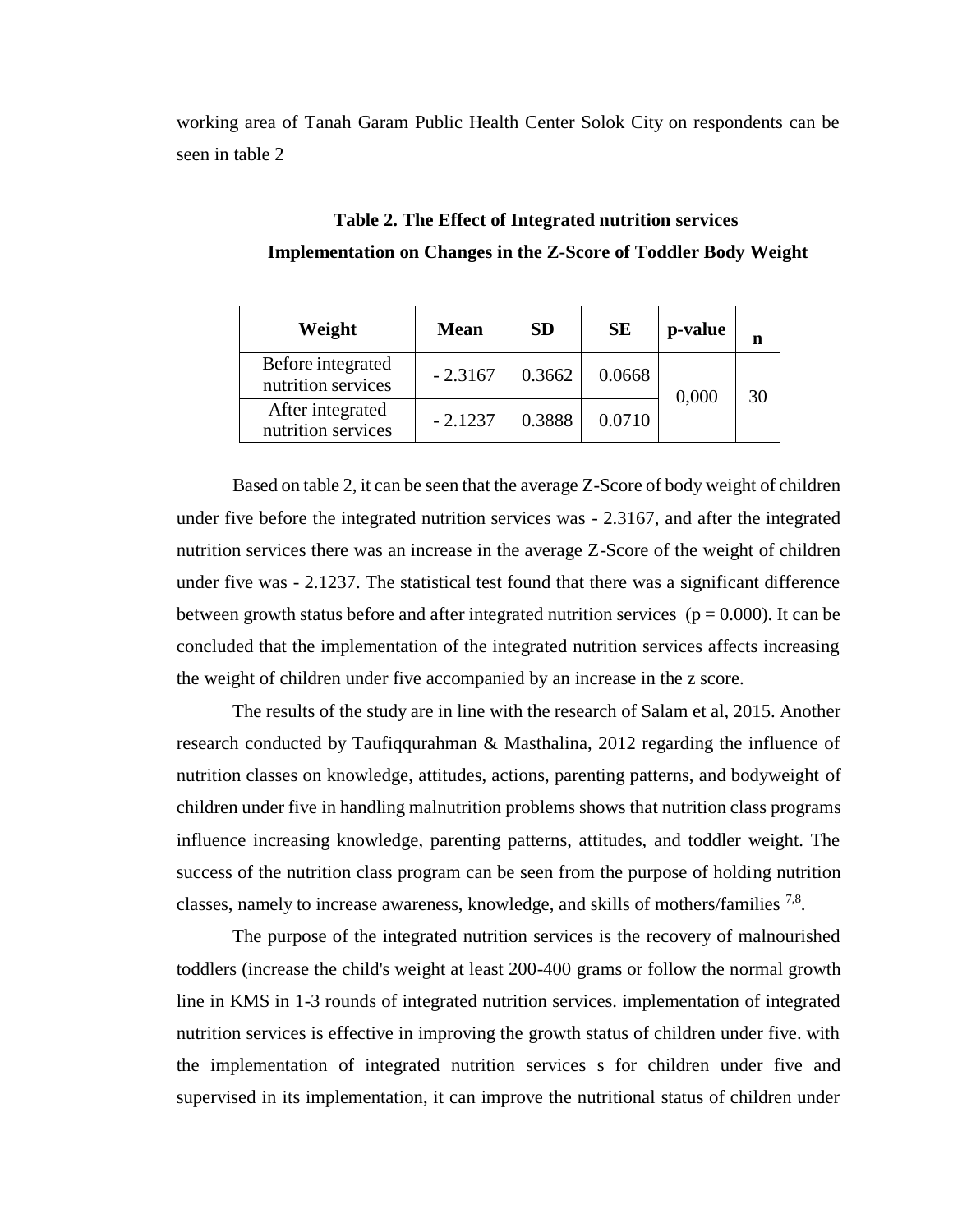five who previously had less chance towards better nutritional status. After participating in integrated nutrition services activities, mothers of toddlers can provide nutritious food using affordable local food ingredients.

# **Conclusion and Recommendation**

From this research, it can be concluded that integrated nutrition services affect the weight of children under five. The mean body weight increase from baseline to end line was  $0,25\pm1,17$  kg, while the WAZ increased from -2.32 to -2.12. The implementation of integrated nutrition services could potentially improve the body weight of underweight children. It is recommended that all healthy underweight children participate in implementing the program.

# **References**

- 1. Ahmadi, A dan Supriyono, W. Psychology of Learning Revised Edition. Jakarta: Rineka Cipta; 2010.
- 2. Indonesian Ministry of Health. Supplementary Feeding Technical Instructions. Jakarta; 2018.
- 3. Indonesian Ministry of Health, Research and Development Agency, National Report on Basic Health Research 2018. Research and Development Agency; 2019.
- 4. Solok City Health Office. Solok City Health Profile. Solok; 2019
- 5. Ministry of Health of the Republic of Indonesia. Guidelines for Balanced Nutrition. Jakarta; 2019.
- 6. Plan Indonesia, Introduction of the Positive Deviant Approach in the Integrated nutrition services . Jakarta; 2016.Plan Indonesia, Pengenalan Pendekatan Penyimpang Positif di Pos Gizi. Jakarta; 2016.
- 7. Salam, Abdul et al. The Effect of Positive Deviance-Based Nutrition Classes on Increasing Knowledge, Attitudes and Behaviors of Mothers Under the Red Line (BGM) in Mantang Village, Batukliang District, Central Lombok Regency. Prima Health Journal, [S.l.], v.9, n.1,p.1412-1418, Apr.2018. doi[:https://doi.org/10.32807/jkp.v9i1.63.](https://doi.org/10.32807/jkp.v9i1.63)